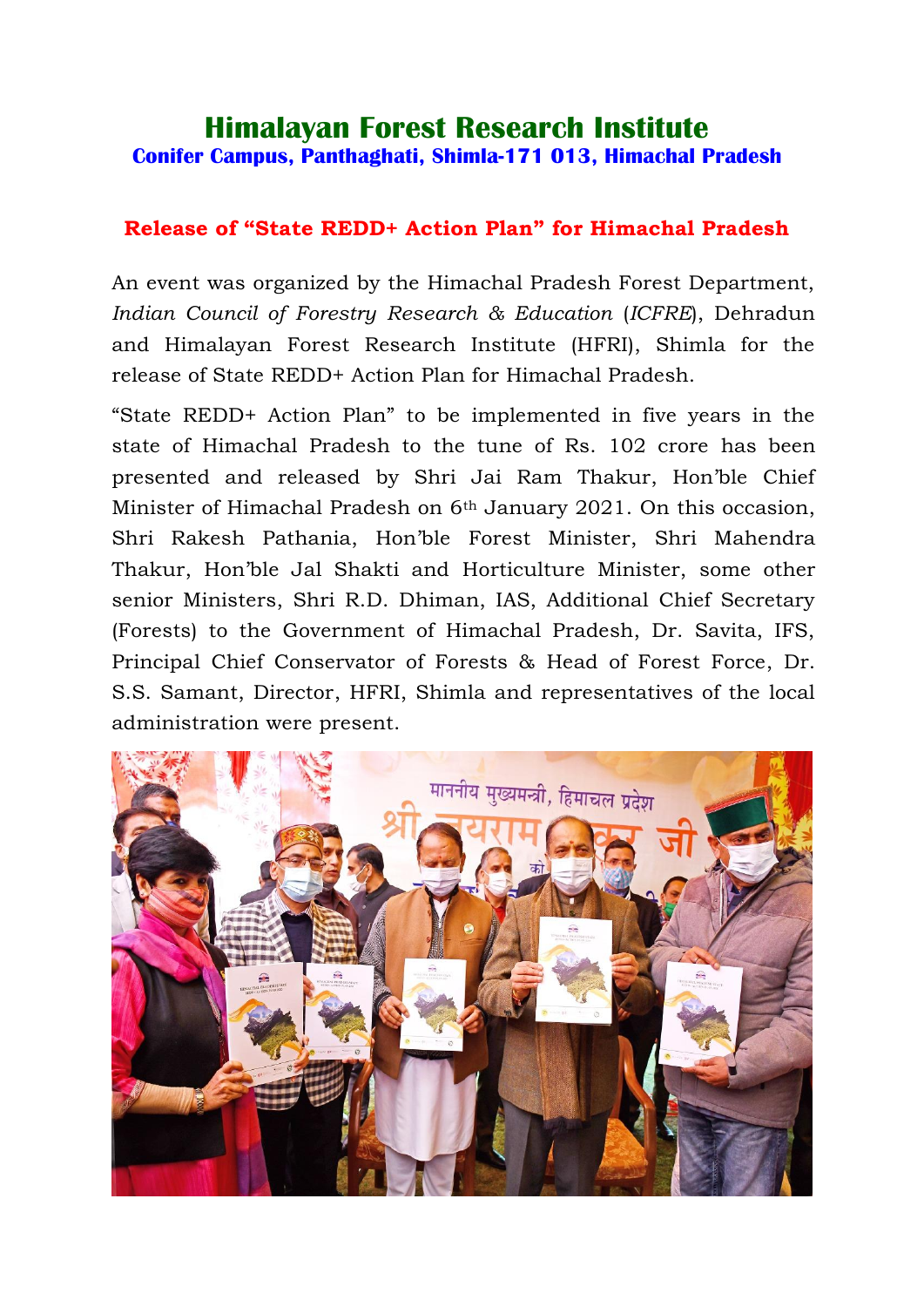On this occasion, Dr. S.S. Samant, Director, HFRI welcomed the Hon'ble Chief Minister by presenting a Shawl, Himachali Topi and also some publications of the Institute.



UNFCCC programme on 'Reducing Emissions from Deforestation and Forest Degradation, conservation of forest carbon stocks, sustainable management of forests and enhancement of forest carbon stocks' in developing countries **(known as REDD+)** aims to achieve climate change mitigation by incentivizing forest conservation in developing countries. Working in close collaboration with MoEF & CC and other State Forest Departments, the H.P. Forest Department is deploying scientific tools and methods for improved ecosystem management and carbon sequestration, forest carbon inventory and reference baselines; designing modalities/ programs for providing better incentives to forest dependent communities for promoting REDD+ activities for which the HPFD in collaboration with ICFRE and ICIMOD has prepared state action plan on REDD+.

This Plan has been prepared by the *Indian Council of Forestry Research & Education*, Dehradun – an autonomous body under the Ministry of Environment, Forest & Climate Change, Government of